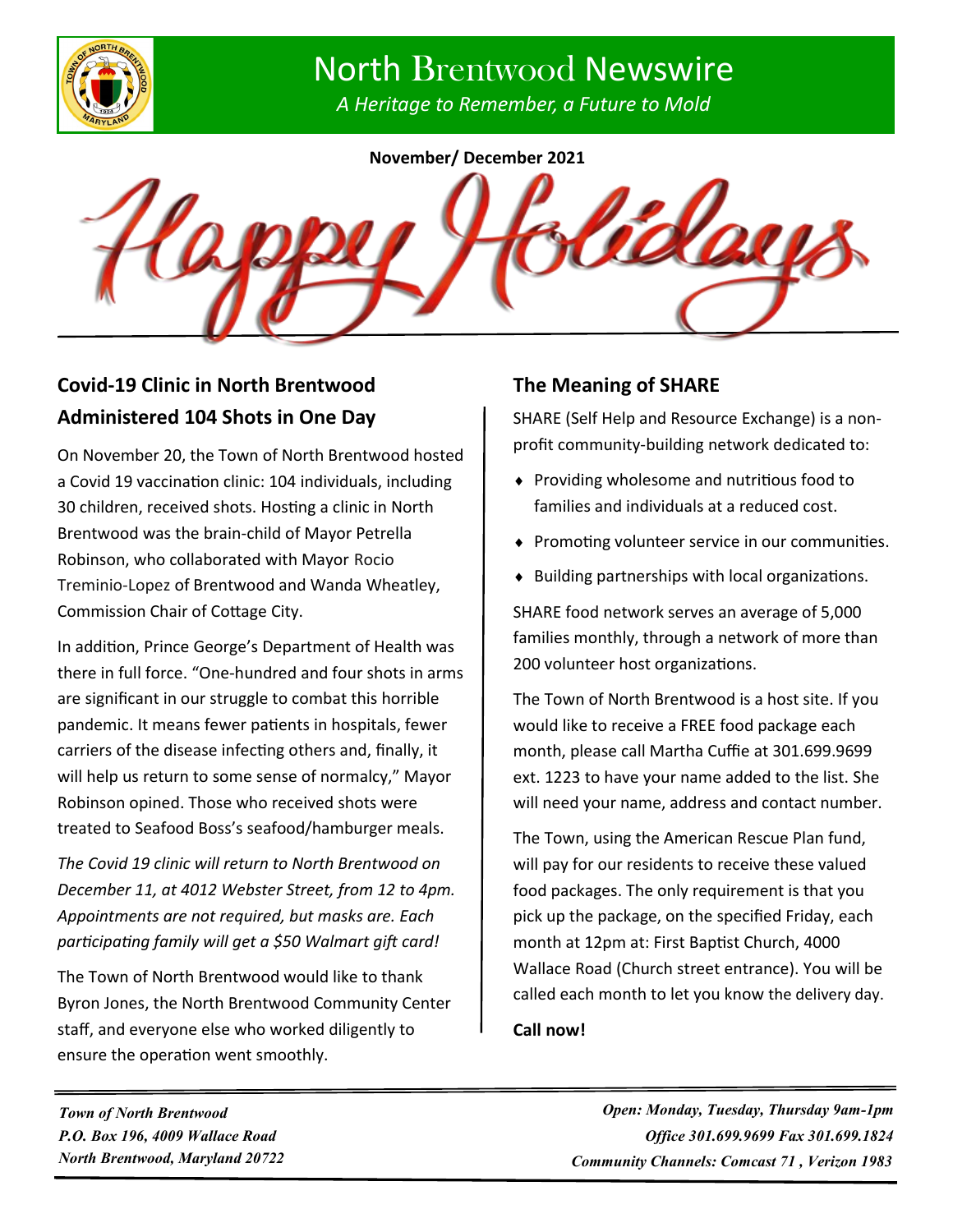## **Covid-19 Booster Shots Available**

Booster doses by Pfizer, Moderna and Johnson & Johnson are available to all fully vaccinated adults. If you've had two doses of Pfizer or Moderna, and it's been six months since your last dose, you can get the booster. If you had one J&J dose and two months have passed, you're eligible for the booster.

Booster doses can be mixed. So, if your first and second shots were Pfizer, you can get a Moderna booster if you desire. Individuals do not need proof to receive a booster. Individuals under the age of 18 need a consent form from their parents.

PG's County Health Department operates one permanent vaccination clinic and nine mobile vaccination units. Visit mypgc.us to locate a clinic.

## **Resolutions Approved**

**North Brentwood Resolution 2021-05** Resolution designating November 2021 as Municipal Government Works Month.

**North Brentwood Resolution 2021-06** Resolution supporting an annual federal holiday be proclaimed in perpetual honor of Mrs. Rosa Parks.



Sis's Tavern is nearing completion. Above are photos of an interior mural and Christmas lights, where an outdoor pavilion is planned (which will include a gazebo and other outdoor attractions). The Tavern is expected to open early 2022.

# **Free Medical Equipment for MD Residents**

The Maryland Durable Medical Equipment Re-use Program provides Maryland residents, in need, with donated items (e.g., wheelchairs, walkers, hospital beds, scooters and even pediatric equipment) that have been sanitized and repaired.

There are no income requirements to receive equipment. Marylanders with any disability illness or injury may receive this equipment, regardless of age, at no cost. This service will improved the quality of life for many Marylanders!

You can help by donating new and gently used durable medical equipment, such as:

- Power wheelchairs and power scooters
- Rollators and walkers
- Hospital beds
- All Pediatric Equipment
- Toilet and shower supports and other bath aids

Interested in donating equipment? Visit the website aging.maryland.gov/pages/DME.aspx (Maryland Durable Medical Equipment Re-Use).

# **"They are North Brentwood!"**

Thanks to the Johnson/Snipes family, former North Brentwood residents, for their generous donation.

# **Honoring Municipal Government**

November is recognized as Municipal Government Works Month. Local government is honored



because it's the form of government closest to the people it serves, and best able to address citizens' needs.

# **Condolences to the James Family**

Sympathy is extended to the James family, for the loss of Pat James, a former North Brentwood resident.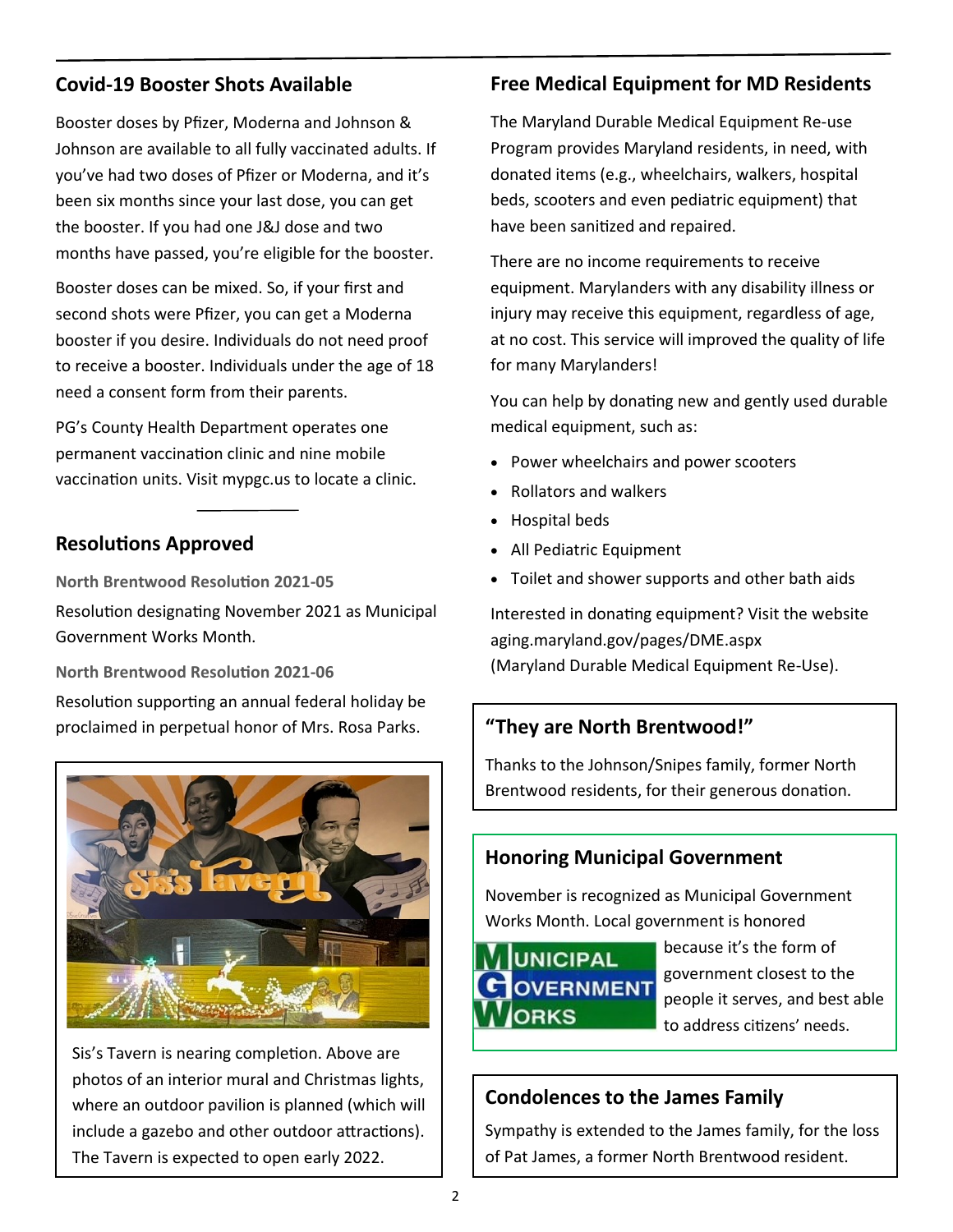#### **Just a reminder:**

# **Scheduled Yard and Trash Pick Up**

#### **Monday**

- Yard waste in shredder bags only. Limbs collected curbside must not exceed 4 ft in length and 3 in diameter. Must be securely tied in bundles.
- Leaves /other yard waste will be picked up **in yard paper bags only.** *Do not use plastic bags.*
- Bundles of limbs, bags and/or cans of dry grass and leaves must weigh less than 60 lbs. Wet grass/leaves must weigh less than 25 lbs.

#### Tuesday

- Trash and Bulk Trash (**Bulk Day Tuesday Only!)**  Maximum of 4 items per bulk curbside pickup.
- Mattresses and box springs must be wrapped in plastic. **Appliances will no longer be picked up.**  Residents are responsible for appliance disposal; working appliances may qualify for pickup through Pepco's recycling program.

Friday — Trash and Recycling pickup

# • Photographic chemicals **Church Services** *Most are held virtually*

- **First Baptist Church of North Brentwood** 4000 Wallace Road / 301.277.4742 Senior Pastor Rev. Dr. Duane T. Kay Virtual Service 9 am Sunday Facebook Live: First Baptist Church of North Brentwood, MD / YouTube Live: FBCNB Church Teleconference: 712.770.5505, code 54327#
- **AME Zion Church** 4037 Webster Street / 301.927.7698 Rev. Samuel Whittaker Sunday School - Live Facebook Service 10 am
- **St James Pentecostal Church** 3925 Allison Street / 301.277.4376 Rev. Carolyn Dildy Sunday Service 11:30 am

# **Hazardous Material Disposal**

**PG County Brown Station Road Sanitary Landfill** 11611 White House Road, Upper Marlboro, MD 301.883.5045

Hours: Thurs / Fri / Sat  $-$  8 am to 3:30 pm

Free for County residents (*non-commercial vehicles only*) to dispose of harmful household waste:

- Acid car batteries
- Automotive fluids and fuels
- Cleaning agents
- Cooking oil
- Driveway sealer
- Fire extinguishers
- Fluorescent light bulbs
- Gas grill propane tanks
- Helium balloon tanks
- Household batteries
- Insecticides, herbicides and fertilizers
- Mercury and other poisons
- Oil-based paints
- Solvents, varnish and stain
- 

#### **Tax Prep Reminder**

When filing your Maryland state taxes, remember to include the Town of North Brentwood Incorporation's 44-digit code 1718. Important: doing so means the Town gets the proper amount of tax dollars back (to put to work for our citizens).